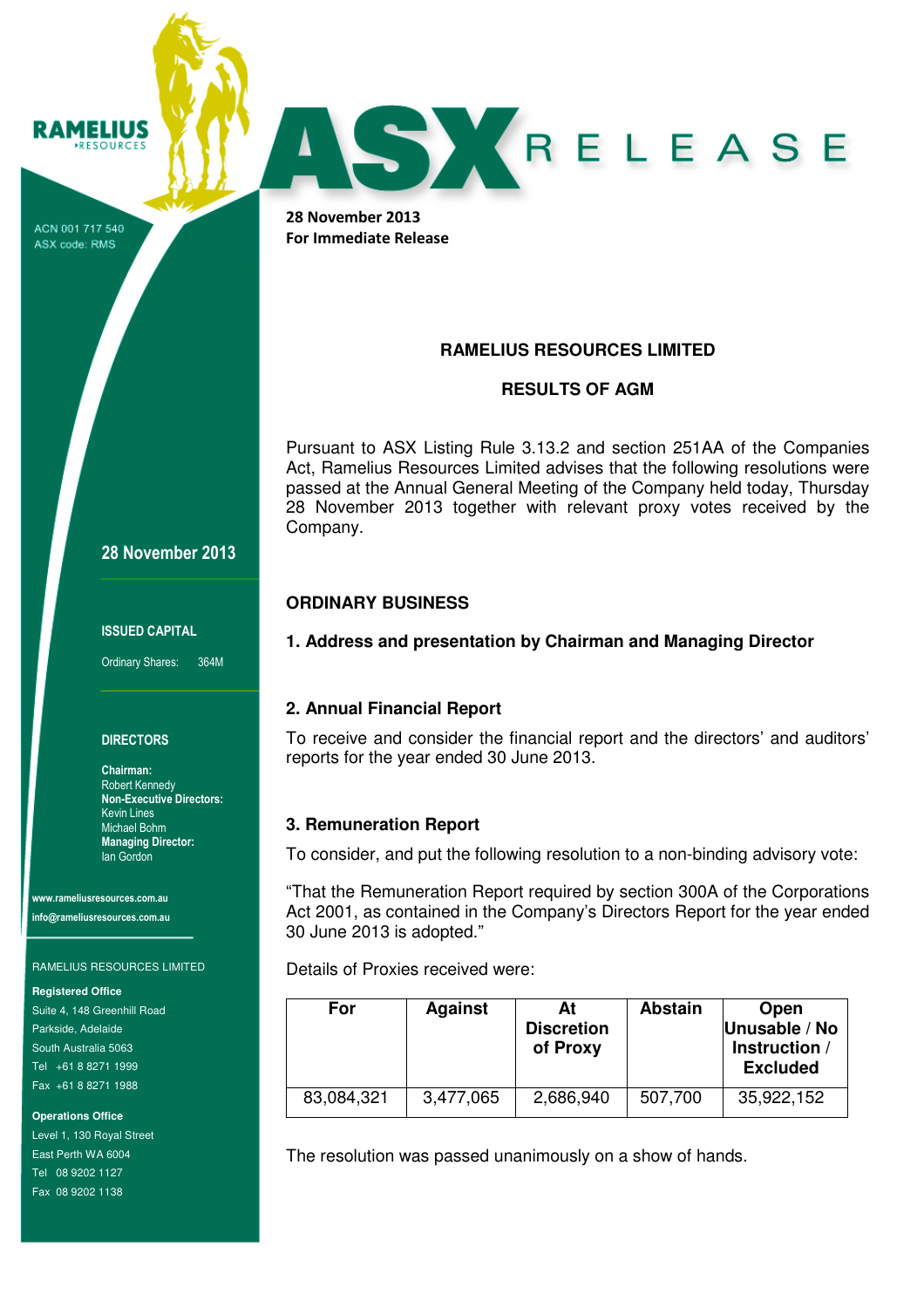### **4. Election of Director – Mr KJ Lines**

To consider, and if thought fit, pass the following resolution as an ordinary resolution:

"That Mr Kevin James Lines, being a director of the Company who retires pursuant to clause 47 of the Company's constitution, and being eligible, is elected as a director of the Company."

Details of Proxies received were:

| For        | <b>Against</b> | At<br><b>Discretion</b><br>of Proxy | <b>Abstain</b> | <b>Open Unusable</b><br>/ No Instruction<br>/ Excluded |
|------------|----------------|-------------------------------------|----------------|--------------------------------------------------------|
| 93,973,092 | 1,817,387      | 2,697,692                           | 770,611        | 26,419,396                                             |

The resolution was passed unanimously on a show of hands.

### **5. Approval of Placement of Shares**

To consider, and if thought fit, pass the following resolution as an ordinary resolution:

"That for the purposes of ASX Listing Rule 7.4 and for all other purposes, the issue of 25,000,000 fully paid ordinary shares at \$0.20 per fully paid ordinary share in September 2013 be approved."

Details of Proxies received were:

| For        | <b>Against</b> | At<br><b>Discretion</b><br>of Proxy | <b>Abstain</b> | <b>Open Unusable</b><br>/ No Instruction<br>/ Excluded |
|------------|----------------|-------------------------------------|----------------|--------------------------------------------------------|
| 66,657,923 | 1,924,909      | 2,638,209                           | 309,206        | 54,147,931                                             |

The resolution was passed unanimously on a show of hands.